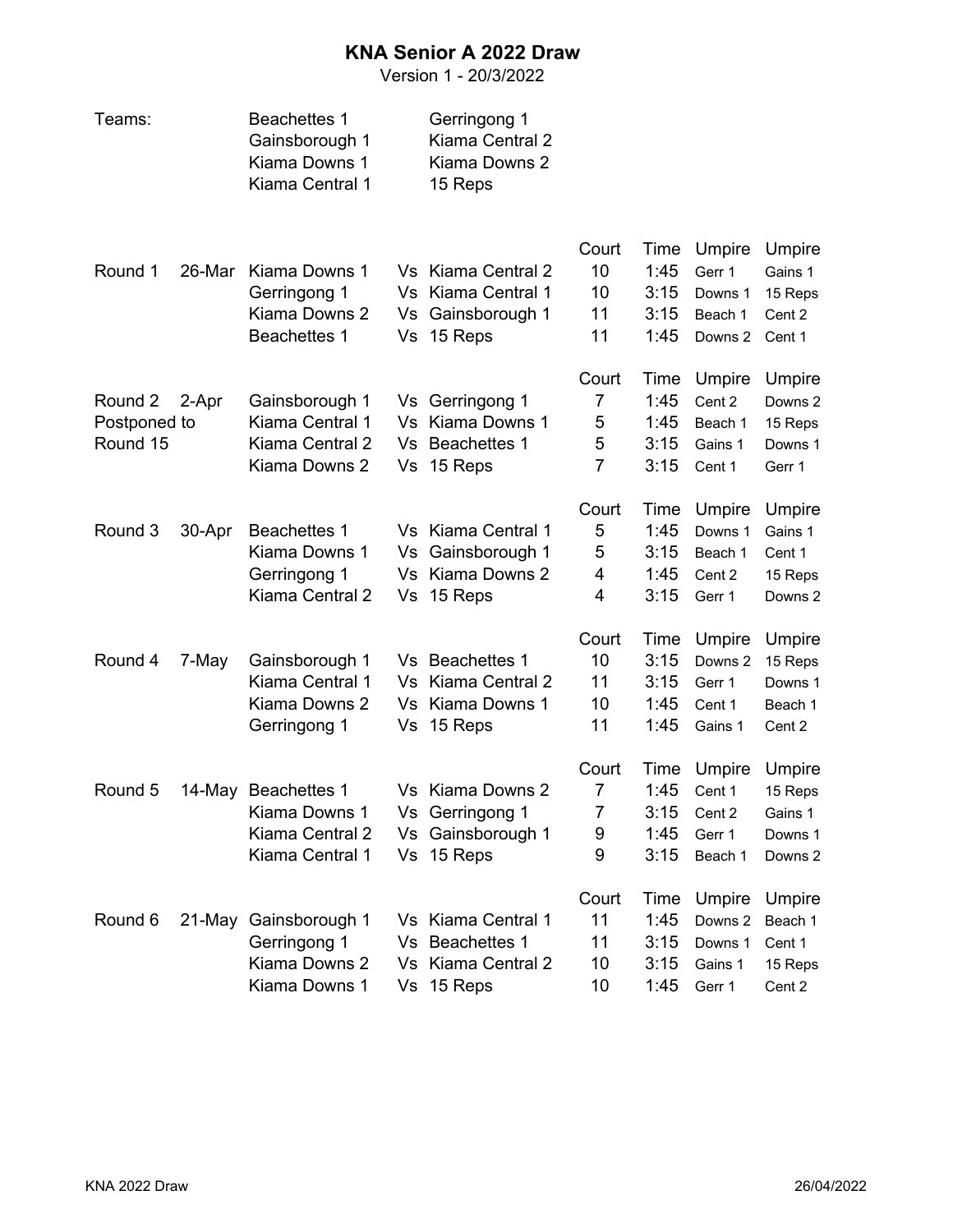## **KNA Senior A 2022 Draw**

Version 1 - 20/3/2022

| Round 7         |        | 28-May Beachettes 1<br>Kiama Central 1<br>Kiama Central 2 | Vs  | Vs Kiama Downs 1<br>Vs Kiama Downs 2<br>Gerringong 1 | Court<br>4<br>4<br>5 | Time<br>3:15<br>1:45<br>3:15 | Umpire<br>Cent 1<br>Beach 1<br>Gains 1 | Umpire<br>15 Reps<br>Gerr 1<br>Downs 2 |
|-----------------|--------|-----------------------------------------------------------|-----|------------------------------------------------------|----------------------|------------------------------|----------------------------------------|----------------------------------------|
|                 |        | Gainsborough 1                                            | Vs  | 15 Reps                                              | 5                    | 1:45                         | Cent 2                                 | Downs 1                                |
| Round 8         | 4-Jun  | Kiama Downs 1                                             |     | Vs Kiama Central 2                                   | Court<br>11          | Time<br>1:45                 | Umpire<br>Gerr 1                       | Umpire<br>Gains 1                      |
|                 |        | Gerringong 1                                              |     | Vs Kiama Central 1                                   | 10                   | 3:15                         | Downs 1                                | 15 Reps                                |
|                 |        | Kiama Downs 2                                             | Vs  | Gainsborough 1                                       | 11                   | 3:15                         | Beach 1                                | Cent 2                                 |
|                 |        | <b>Beachettes 1</b>                                       | Vs  | 15 Reps                                              | 10                   | 1:45                         | Downs 2                                | Cent 1                                 |
|                 |        |                                                           |     |                                                      | Court                | Time                         | Umpire                                 | Umpire                                 |
| Round 9         | 18-Jun | Gainsborough 1                                            |     | Vs Gerringong 1                                      | 9                    | 1:45                         | Cent 2                                 | Cent                                   |
|                 |        | Kiama Central 1                                           | Vs  | Kiama Downs 1                                        | $\overline{7}$       | 1:45                         | Beach 1                                | Gerr                                   |
|                 |        | Kiama Central 2<br>Kiama Downs 2                          |     | Vs Beachettes 1<br>Vs Bye                            | $\overline{7}$       | 3:15                         | Gains 1                                | Downs 1                                |
|                 |        |                                                           |     |                                                      | Court                | Time                         | Umpire                                 | Umpire                                 |
| Round 10 25-Jun |        | <b>Beachettes 1</b>                                       |     | Vs Kiama Central 1                                   | 10                   | 3:15                         | Downs                                  | Downs <sub>2</sub>                     |
|                 |        | Kiama Downs 1                                             | Vs  | Gainsborough 1                                       | 11                   | 3:15                         | Gerr 1                                 | 14 Reps                                |
|                 |        | Gerringong 1<br>Kiama Central 2                           | Vs  | Kiama Downs 2<br>Vs Bye                              | 10                   | 1:45                         | Beach 1                                | Cent 1                                 |
|                 |        |                                                           |     |                                                      | Court                | Time                         | Umpire                                 | Umpire                                 |
| Round 11        | 16-Jul | Gainsborough 1                                            |     | Vs Beachettes 1                                      | 4                    | 3:15                         | Gerr 3                                 | Cent 2                                 |
|                 |        | Kiama Central 1                                           | Vs. | Kiama Central 2                                      | 5                    | 1:45                         | Downs 1                                | Downs 2                                |
|                 |        | Kiama Downs 2<br>Gerringong 1                             |     | Vs Kiama Downs 1<br>Vs Bye                           | 5                    | 3:15                         | Cent 1                                 | Cent 5                                 |
|                 |        |                                                           |     |                                                      | Court                | Time                         | Umpire                                 | Umpire                                 |
| Round 12 23-Jul |        | <b>Beachettes 1</b>                                       |     | Vs Kiama Downs 2                                     | 11                   | 1:45                         | Cent 4                                 | Gerr 1                                 |
|                 |        | Kiama Downs 1                                             |     | Vs Gerringong 1                                      | 11                   | 3:15                         | Cent 2                                 | Gains 1                                |
|                 |        | Kiama Central 2<br>Kiama Central 1                        |     | Vs Gainsborough 1<br>Vs Bye                          | 10                   | 1:45                         | Downs 1                                | Goldies                                |
|                 |        |                                                           |     |                                                      | Court                |                              | Time Umpire                            | Umpire                                 |
| Round 13 30-Jul |        | Gainsborough 1                                            |     | Vs Kiama Central 1                                   | 7                    | 3:15                         | Downs <sub>2</sub>                     | Beach 1                                |
|                 |        | Gerringong 1                                              |     | Vs Beachettes 1                                      | 9                    | 1:45                         | Cent 4                                 | Cent 1                                 |
|                 |        | Kiama Downs 2<br>Kiama Downs 1                            |     | Vs Kiama Central 2<br>Vs Bye                         | $\overline{7}$       | 1:45                         | Gains 1                                | Goldies                                |
|                 |        |                                                           |     |                                                      | Court                | Time                         | Umpire                                 | Umpire                                 |
| Round 14 6-Aug  |        | <b>Beachettes 1</b>                                       |     | Vs Kiama Downs 1                                     | 11                   | 3:15                         | Cent 1                                 | Cent 6                                 |
|                 |        | Kiama Central 1<br>Kiama Central 2<br>Gainsborough 1      |     | Vs Kiama Downs 2<br>Vs Gerringong 1<br>Vs Bye        | 11<br>10             | 1:45<br>3:15                 | Cent 2 ***<br>Goldies                  | Downs 1**<br>Downs 2                   |